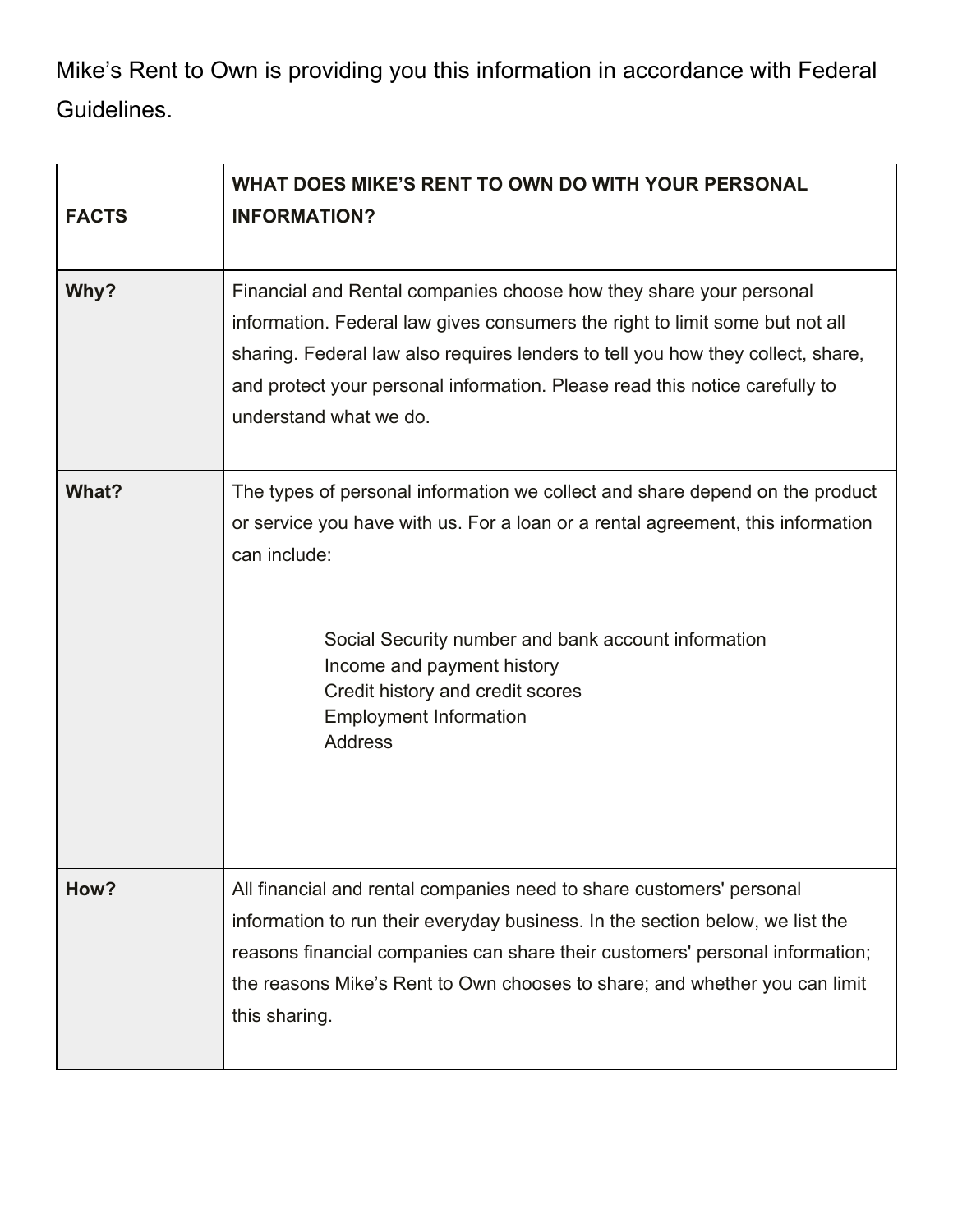| Reasons we can share your personal information                                                                                                      | <b>Does Mike's</b><br><b>Rent to Own</b><br>share? | Can you<br>limit this<br>sharing?          |
|-----------------------------------------------------------------------------------------------------------------------------------------------------|----------------------------------------------------|--------------------------------------------|
| For our everyday business purposes -                                                                                                                | <b>YES</b>                                         | <b>NO</b>                                  |
| such as to process your transactions, maintain your account(s),<br>respond to court orders and legal investigations, or report to credit<br>bureaus |                                                    |                                            |
| For our marketing purposes -                                                                                                                        | <b>YES</b>                                         | <b>NO</b>                                  |
| to offer our products and services to you                                                                                                           |                                                    |                                            |
| For joint marketing with other companies                                                                                                            | <b>YES</b>                                         | <b>NO</b>                                  |
| For our affiliates' everyday business purposes -                                                                                                    | <b>YES</b>                                         | <b>NO</b>                                  |
| information about your transactions and experiences                                                                                                 |                                                    |                                            |
| For our affiliates' everyday business purposes -                                                                                                    | <b>YES</b>                                         | <b>YES</b>                                 |
| information about your creditworthiness                                                                                                             |                                                    |                                            |
| For our affiliates to market to you                                                                                                                 | <b>YES</b>                                         | <b>YES</b>                                 |
| For non-affiliates to market to you                                                                                                                 | <b>NO</b>                                          | <b>WE DO</b><br><b>NOT</b><br><b>SHARE</b> |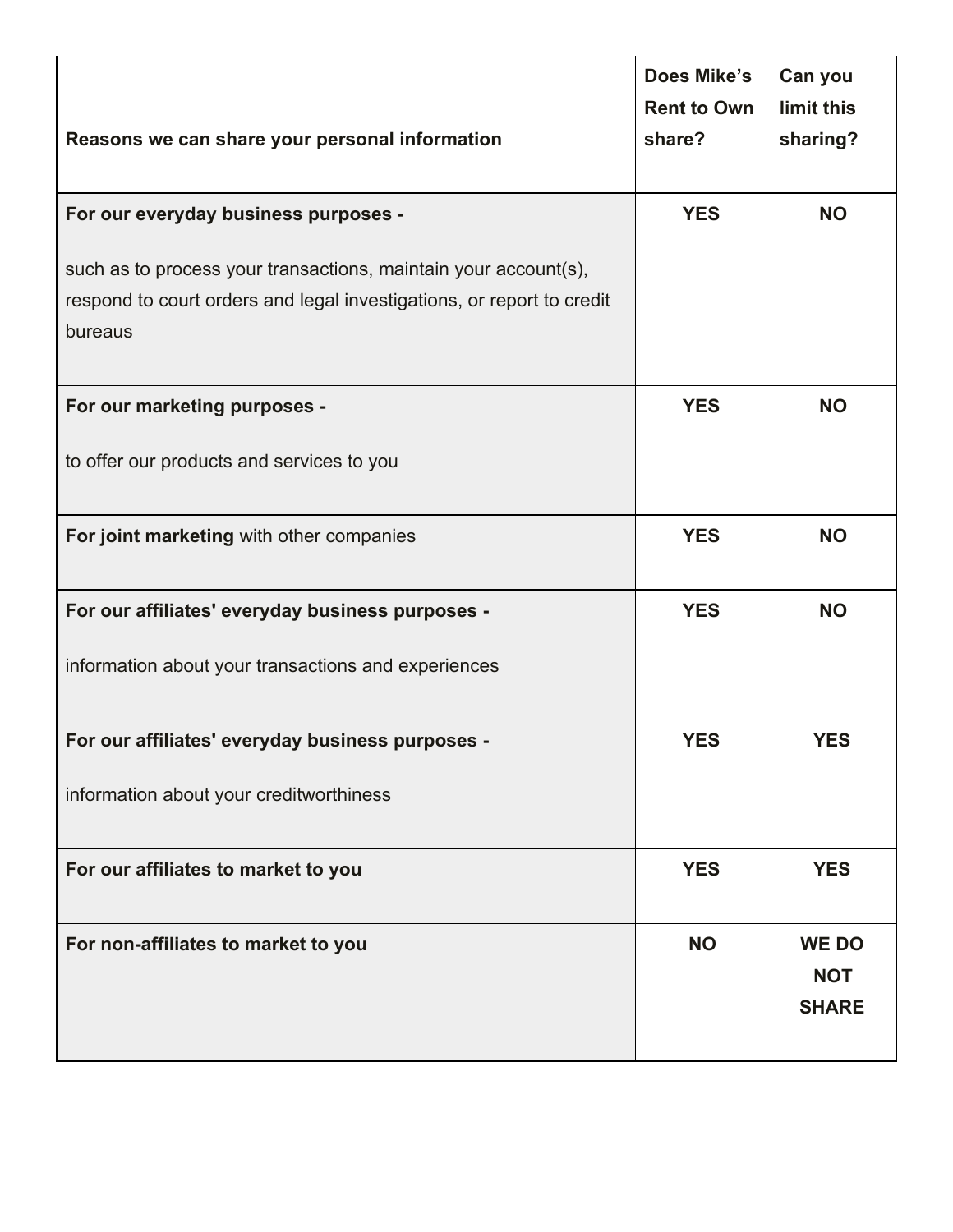| To limit our<br>sharing | Call us at: (620) 663-3556; or<br>Contact us via email: info@mikesrenttoown.com                                                                                                                                                                                                                                        |
|-------------------------|------------------------------------------------------------------------------------------------------------------------------------------------------------------------------------------------------------------------------------------------------------------------------------------------------------------------|
|                         | Please note:                                                                                                                                                                                                                                                                                                           |
|                         | If you are a new customer, we may begin sharing your information as soon as<br>the same day that you apply for a loan or rental agreement. When you are no<br>longer our customer, we continue to share your information as described in this<br>notice. However, you can contact us at any time to limit our sharing. |
| <b>Questions?</b>       | Call (620) 663-6335 or contact us at info@mikesrenttoown.com.                                                                                                                                                                                                                                                          |

| Who we are             |                                                                           |
|------------------------|---------------------------------------------------------------------------|
|                        |                                                                           |
| Who is providing       | Mike Strong, Inc. d/b/a Mike's Rent-to-Own, and Mike's Payday Loans.      |
| this notice?           |                                                                           |
|                        |                                                                           |
| <b>What We Do</b>      |                                                                           |
|                        |                                                                           |
| <b>How does Mike's</b> | To protect your personal information from unauthorized access and use, we |
| <b>Rent To Own</b>     | use security measures that comply with federal law. These measures        |
| protect my             | include computer safeguards and secured files and buildings. We also      |
| personal               | maintain physical, electronic and procedural safeguards. Only authorized  |
| information?           | employees have access.                                                    |
|                        |                                                                           |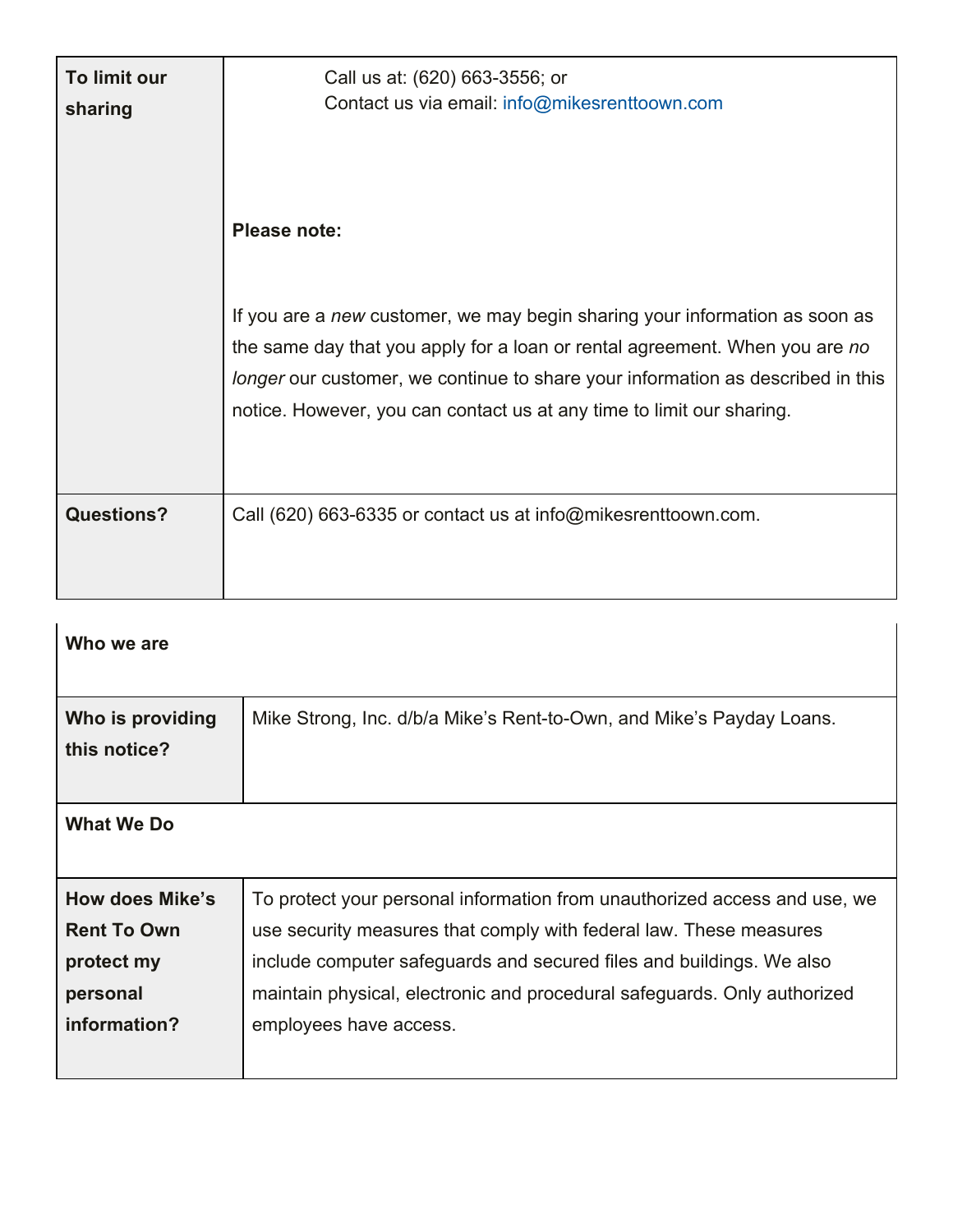| <b>How does Mike's</b><br><b>Rent To Own</b><br>collect my<br>personal<br>information?                   | We collect your personal information, for example, when you:<br>Apply for a loan<br>Apply for a rental agreement<br>Give us your income information<br>Tell us where to send the money<br>Request a delivery or service call<br>Provide employment information<br>Provide account information<br>Give us your contact information |
|----------------------------------------------------------------------------------------------------------|-----------------------------------------------------------------------------------------------------------------------------------------------------------------------------------------------------------------------------------------------------------------------------------------------------------------------------------|
|                                                                                                          | We also collect your personal information from others, such as credit<br>bureaus, affiliates, or other companies.                                                                                                                                                                                                                 |
| Why can't I limit all<br>sharing?                                                                        | You have the right to limit only:<br>Sharing for affiliates' everyday business purposes - information<br>about your creditworthiness<br>Affiliates from using your information to market to you<br>Sharing for non-affiliates to market to you                                                                                    |
| <b>What happens</b><br>when I limit<br>sharing for an<br>account I hold<br>jointly with<br>someone else? | Your choices will apply to everyone on that account.                                                                                                                                                                                                                                                                              |